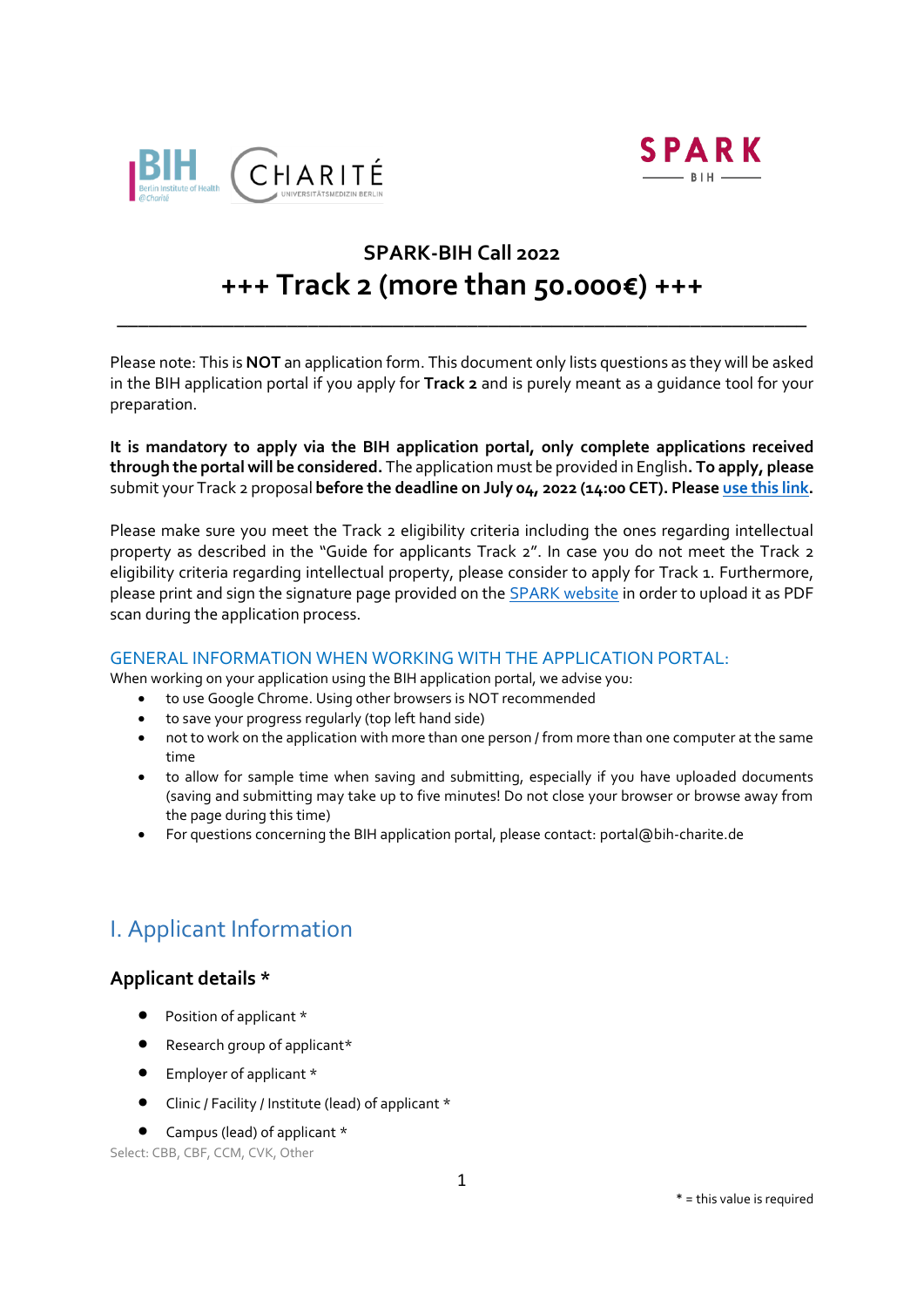## **Co-applicant details (if applicable)**

#### Title of co-applicant

Select: Mr, Ms, Other

#### Academic Title of co-applicant

Select: Dr., Dr. med., Dr. med. dent., Dr. rer. nat., Dr. habil., PD, PD Dr., PD Dr. med., PD Dr. med. dent., PD Dr. rer. nat., Prof., Prof. Dr., Prof. Dr. Dr., Prof. Dr. med., Prof. Dr. med. dent., Prof. Dr. rer. nat.

- Last Name of co-applicant
- **•** First Name of co-applicant
- Position of co-applicant
- Research group of co-applicant
- **•** Employer of co-applicant
- Clinic / Facility / Institute of co-applicant

#### Campus of co-applicant

Select: CBB, CBF, CCM, CVK, Other

Email Address of co-applicant

## **Group leader (Kostenstelleninhaber\*in) if different from applicant**

#### Title of group leader

Select: Mr, Ms, Other

#### Academic Title of group leader

Select: Dr., Dr. med., Dr. med. dent., Dr. rer. nat., Dr. habil., PD, PD Dr., PD Dr. med., PD Dr. med. dent., PD Dr. rer. nat., Prof., Prof. Dr., Prof. Dr. Dr., Prof. Dr. med., Prof. Dr. med. dent., Prof. Dr. rer. nat.

- Last Name of group leader
- **•** First Name of group leader
- **•** Position of group leader
- **•** Research group of group leader
- Employer of group leader
- Clinic / Facility / Institute of group leader
- Campus of group leader

Select: CBB, CBF, CCM, CVK, Other

Email Address of group leader

## **Description of the team (brief description of the expertise and why the team is suitable to pursue this project)**

#### Description of the team (max. 1500 characters incl. spaces) \*

Provide a brief description of the team that will realize your project. Include each team member's background and experience to demonstrate your credentials. Make sure to include relevant career stages, industry experience etc. List any collaborator(s) who complement your expertise, any service providers you consider contracting and any experts you have consulted concerning your project. Please list any expertise you hope to acquire or gain through the support of SPARK. If applicable, describe any unique infrastructural/facility advantages at your disposal.

## **Other BIH Funding**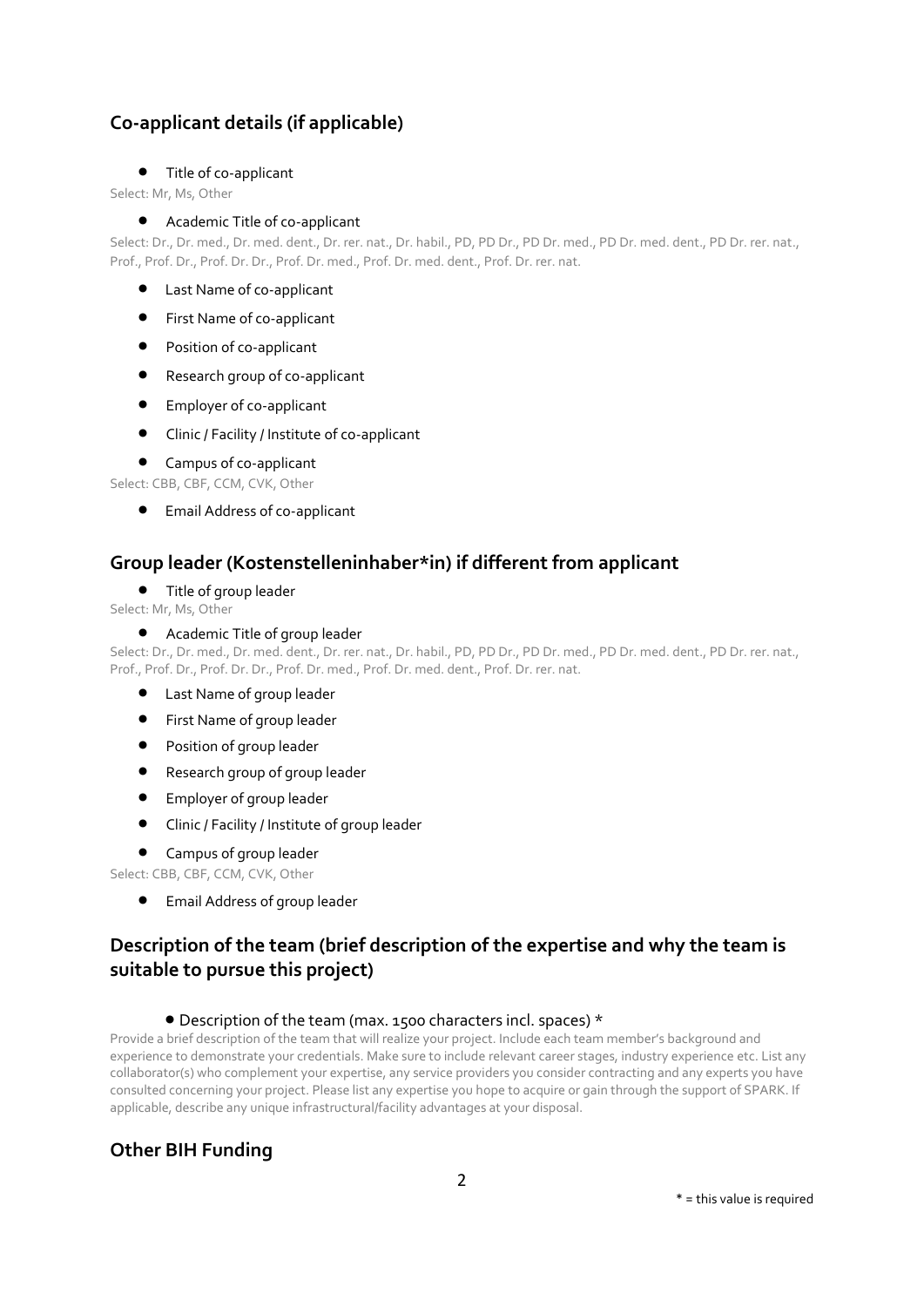#### Other BIH funding (max. 1000 characters incl. spaces) \*

Please indicate here if you are currently receiving other BIH funding or if you are currently participating in other BIH selection procedures, if not please enter "no". Please indicate the start and end dates of the funding, the amount of funding and whether the funding is for personnel, consumable or investment costs.

If this information changes during the selection process, please notify the SPARK-BIH management immediately. **Double funding is generally excluded.**

# II. Project description

#### Non-confidential project title (max. 120 characters incl. spaces) \*

Please choose a non-confidential title that catches the essence of your project and that can be used publically.

#### ● Project acronym \*

Please choose a 1-word abbreviation for your project.

#### Main goal / product (max. 200 characters incl. spaces) \*

Please explain in a short sentence 1) the main goal of the entire project (e.g. develop a cell therapy against breast cancer) and 2) the main goal you want to achieve during the funding period (e.g. select a specific T-cell receptor).

#### Project category \*

Select from the following options: Pharma, Pharma (ATMP), Pharma (combination therapy), Diagnostic, MedTech, other (e.g. Methods, Platform)

#### • Indication/Area of research \*

Please name the indication/area that your solution is addressing (multiple choices are possible).

Select from the following options: Cancer/Oncology/Immuno-oncology, Cardiology/Cardiovascular, Chronobiology, Dentistry, Dermatology, Gastroenterology, Hematology, Immunology, Infectious disease, Metabolic Disease/Diabetes, Nephrology, Neurology, Pain, Pulmonology, Regenerative medicine/Stem cells, Surgery, Transfusion, Other

#### $\bullet$  ICD-11  $*$

Select from the following options (multiple choices are possible):

01 Certain infectious or parasitic diseases

02 Neoplasms

03 Diseases of the blood or blood-forming organs

04 Diseases of the immune system

05 Endocrine, nutritional or metabolic diseases

- 06 Mental, behavioural or neurodevelopmental disorders
- 07 Sleep-wake disorders

08 Diseases of the nervous system

09 Diseases of the visual system

10 Diseases of the ear or mastoid process

- 11 Diseases of the circulatory system
- 12 Diseases of the respiratory system
- 13 Diseases of the digestive system
- 14 Diseases of the skin

15 Diseases of the musculoskeletal system or connective tissue

16 Diseases of the genitourinary system

17 Conditions related to sexual health

18 Pregnancy, childbirth or the puerperium

19 Certain conditions originating in the perinatal period

20 Developmental anomalies

21 Symptoms, signs or clinical findings, not elsewhere classified

22 Injury, poisoning or certain other consequences of external causes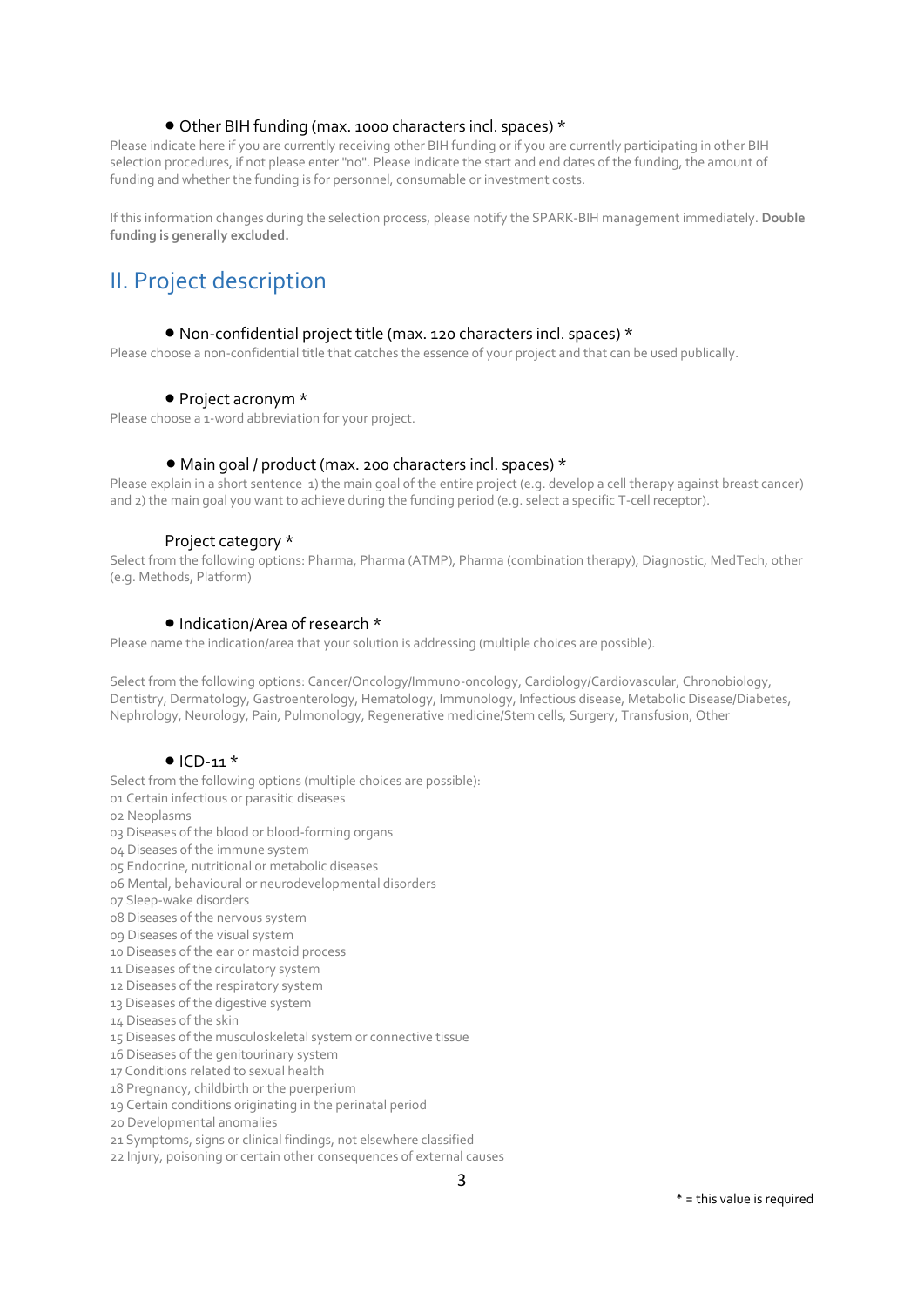23 External causes of morbidity or mortality

24 Factors influencing health status or contact with health services

25 Codes for special purposes, 26 Supplementary Chapter Traditional Medicine Conditions - Module I

## **Project description details**

#### Project aim/intended use statement (max. 300 characters incl. spaces) \*

Please provide a very short description of what you are planning to accomplish with the project during the funding period. Your description should be understandable to non-experts in your field. For example: Screen for inhibitor of X, generate data in second mouse model to validate initial results in disease X. For medical devices and diagnostics projects, please add the intended use statement.

#### Description of the "problem"/unmet medical need (max. 1500 characters incl. spaces) \*

Please describe the problem and unmet medical need that your solution addresses. Summarize how you systematically reviewed the existing evidence (e.g. literature, data, expert opinions, registries etc.).

#### Description of your new solution/invention (max. 2500 characters incl. spaces) \*

Please describe your solution and how it addresses the problem and unmet medical need that you are trying to solve. Please describe both the final product/solution (e.g. a drug, diagnostic assay, implant...) and - if the final solution cannot be achieved within the funding period - the goal you are trying to reach within the funding period. Ensure that you are aiming for a clear developmental goal at the end of the funding period (e.g. hit identified, prototype developed, GMP-produced substance) and that you are not simply planning further research (e.g. setting up an assay for a high throughput screen, checking the effect of inhibiting a cellular pathway).

#### Uniqueness of new solution (max. 1200 characters incl. spaces) \*

Please describe what makes your solution unique. How does it differ from the current "gold standard"? Please also differentiate your proposed solution from other solutions that are already approved or in development (e.g. greater efficacy, improved safety, increased patient convenience etc.). What are the competitive advantages of your solution?

#### ● Stakeholder involvement (max. 1000 characters incl. spaces)\*

Have you included stakeholders already? Have you received input from potential users? Describe how and in which phases of your study relevant stakeholders (e.g. study participants, patient organizations, funding agencies, researchers (including you), enterprises etc...) will be involved and will contribute to your project. Describe the support by other parties. Describe possible conflicts of interest.

#### Description of regulatory requirements (max. 1500 characters incl. spaces) \*

What are the regulatory requirements that your product/solution/technology needs to meet in order to reach the market? How will you proceed in order to fulfill them?

## **Current stage of project**

### • Current stage and proof-of-concept of the project (max. 1000 characters incl. spaces)\*

To qualify for track 2 funding, the proof-of-concept/technology/principle data needs to be achieved prior to your application. Please describe what you have achieved. Provide solid, relevant data and evidence supporting the assumption that your solution will be successful, and your approach will work .Show how the data from your previous studies support your description of the new solution. Make sure to include tables/and or graphs including all data points, information on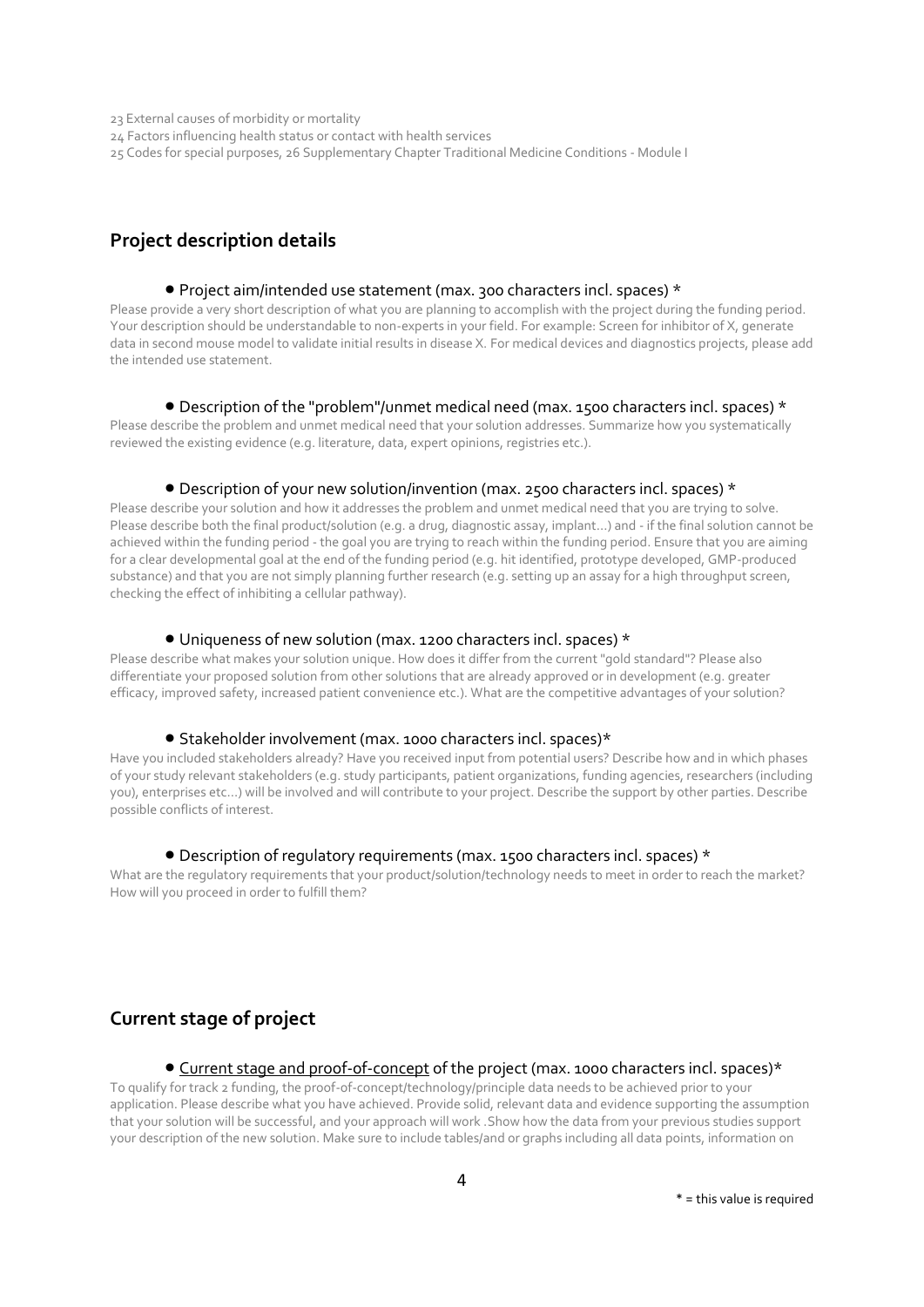group sizes and the transparent display of the actual data distribution. Please note that supporting graphics and schemes should be uploaded separately (see section "Graphics", max. 4 pages)

#### Current Technology Readiness LEVEL of the project \*

Select from the following options (reference: https://ncai.nhlbi.nih.gov/ncai/resources/techreadylevels):

TRL1: Review of Scientific Knowledge Base

TRL2: Development of Product Hypothesis

TRL3: Identification and Characterization of Product Candidate

TRL4: Optimization and Initial Demonstration of Safety and Efficacy

TRL5: Advanced Characterization of Product and Initiation of Manufacturing

TRL6: Regulated Production, Regulatory Submission, and Clinical data

TRL7: Scale-up, Initiation of GMP Process Validation, and Phase 2 Clinical Trial(s)

TRL8: Completion of GMP Validation and Consistency Lot Manufacturing, Clinical Trials Ph3, and FDA Approval or Licensure

## **Proposed project during funding period**

#### Description of work plan including work packages, milestones and budget (max. 2500 characters incl. spaces) \*

Include structured timelines, milestones and key goal objectives that you suggest for the funding period as well as the associated budget. Please note, a milestone is what you want to have accomplished at the end of a work package. A work package is what you do to reach this milestone (often experiments). Please also include potential pitfalls of the project with sufficient risk assessment and criteria to substantiate continuation of the program at each milestone. The completion of these work packages should not exceed **two years**.

Please describe the work plan as follows: Work package 1 incl. time frame, accompanying description and statistical analysis if applicable 1, accompanying milestone 1, accompanying budget 1, work package 2 incl. time frame, accompanying description and statistical analysis if applicable 2, accompanying milestone 2, accompanying budget 2 etc.

#### Description of Go/No-Go criteria (max. 1500 characters incl. spaces) \*

Please describe Go/No-Go criteria for each work package. Go/No-Go testing refers to a pass/check test principle and is an essential part of drug / product development. Please use Go/No-Go decision criteria that are precise, well-defined and as little as possible subject to interpretation.

#### Upload of project timeline \*

Please download the "Project Timeline Template" from the SPARK website, fill it out according to the guideline described in the template and upload it as combined PDF with your data package in the "graphics" section.

**Select: Yes, I have uploaded my project timeline in the "Graphics" section**

#### Data robustness and reproducibility (max. 2500 characters incl. spaces) \*

For both your current data and future experiments, please describe which facts support the robustness of your data. Please also briefly describe your strategies for **reproducibility of your study methods and results during the funding period.**  Which risks of bias can you identify. What are your project specific strategies to reduce the risk of bias.

Please describe how you will/have consider/ed sex (cells, animals, humans) and gender (humans) aspects as a biological variable. In case you are planning an animal study, discuss "replacement" and "reduce" among the 3R principles. How large is your (planned) sample size and how the sample size as been calculated? Did/Do you consider effect size estimates, primary and secondary outcome measures and endpoints as well as possible confounders? Provide a short overview how you conduct(ed) your statistical analyses, e.g. "We use(d) a logistics regression analysis with X as dependent and Y as independent variable. We adjust(ed) for confounder Z".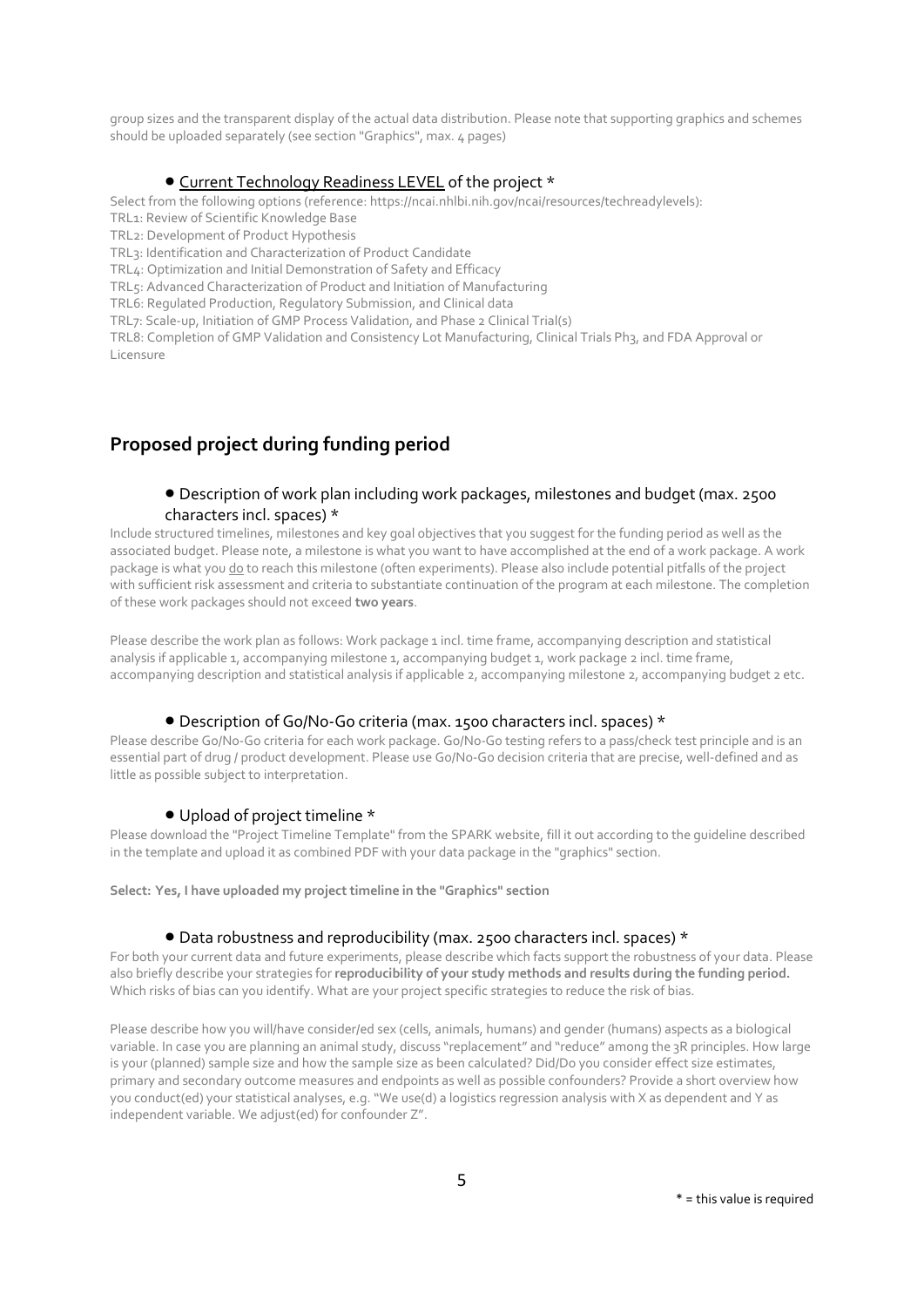Explain if and how you already published/shared the current data with the (scientific) community. Did you register or preregister your study. Explain when and how you plan to publish your data or/and (pre-)register your study.

## **After the end of the funding period**

#### Future development plan (max. 1200 characters incl. spaces) \*

If your project is successful, please describe how you intend to proceed after the support by SPARK-BIH? Which additional steps are necessary to reach patients/market and how can they be reached? Is your intention to license IP to biotech or pharma, to apply for follow-on funding for further development, to found a start-up or partner with industry? When do you think patients will benefit from the product/solution (years from now)? Please be as specific as possible.

## III. Budget overview

### **Budget details**

Total Budget (in EUR) \*

Please enter only numbers here

#### Consumables Budget (in EUR) \*

Please enter only numbers here

#### Personnel Budget (in EUR) \*

Please enter only numbers here

#### Justification of Personnel funding (if applicable). (Max. 500 characters incl. spaces.)

The funding covers personnel costs if indispensable to reach the suggested milestones and if the respective personnel already has a contract at your institution (i.e. BIH or Charité). No new contracts can be issued (only so-called "Umsetzungen" are possible). Please provide a solid explanation for why personnel is indispensable to reach the suggested milestones. Please note that the SPARK-BIH will evaluate this aspect carefully.

## IV. Intellectual Property

Please note, eligibility for **Track 2** requires at least a positively evaluated invention disclosure (*positiv bewertete Erfindungsmeldung*), for a complete explanation on this, see Guide for Applicants Track2. If you do not have a positively evaluated invention disclosure (or your solution has not yet reached the stage at which an invention disclosing is feasible), **you do not qualify for Track 2 (yet). Please consider applying for Track 1 instead.** 

## **Please provide information on existing IP**

#### ● Does one or more invention disclosure(s) and/or patent(s) exist? \*

Please indicate if one or more invention disclosure(s) and/or patent(s) exist for the technology you are validating in your project

Select: Yes, No, Currently being prepared, Not patentable

#### If no IP currently exists (max. 1500 characters incl. spaces)

Please describe why it has been determined by the technology transfer office that patenting is and will not be feasible or advisable for this technology/area (e.g. in some cases of drug repurposing etc.).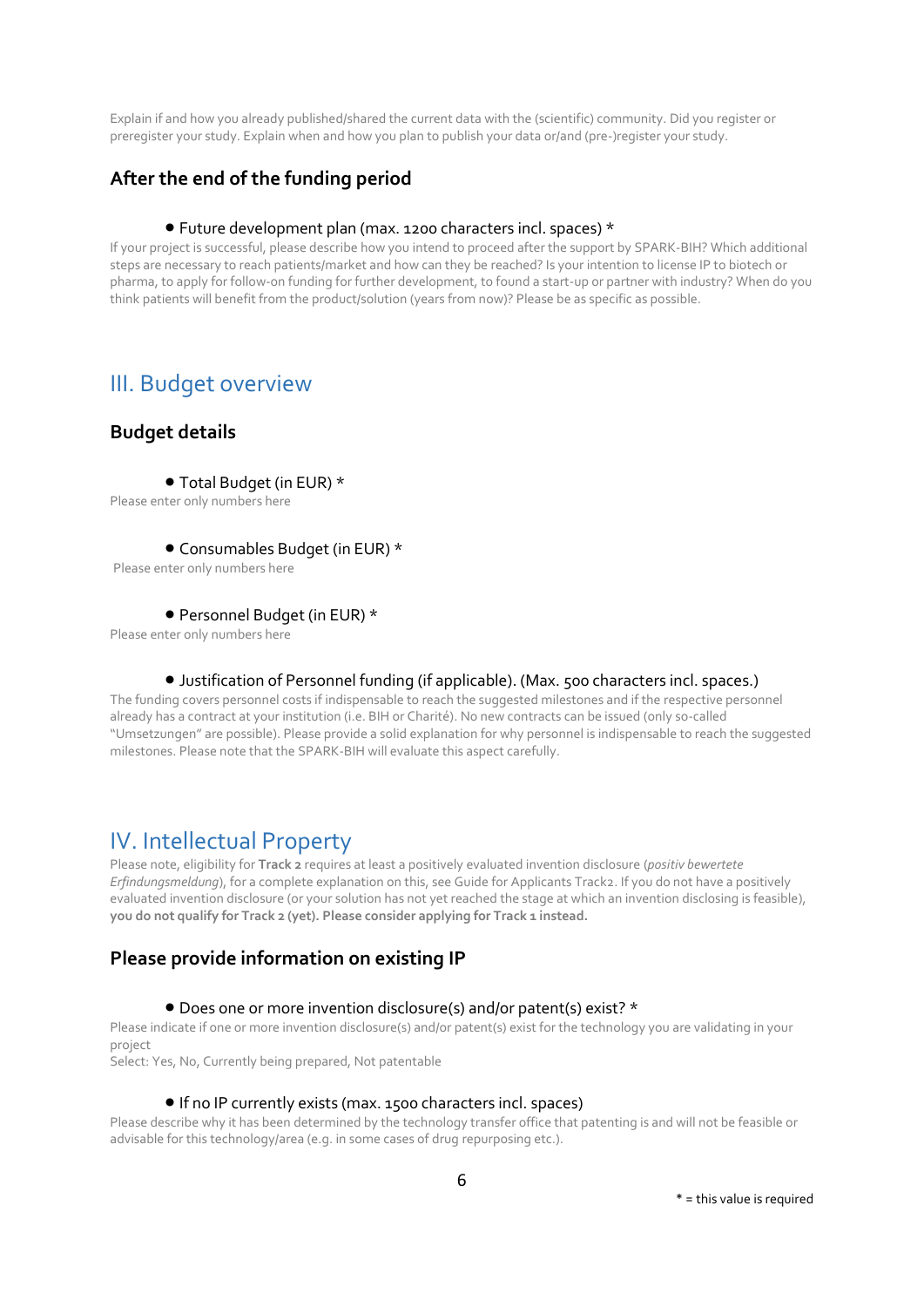Please note: if you simply have not yet reached the stage at which disclosing an invention is feasible, **you do not qualify for Track 2 (yet). Please consider applying for Track 1 instead**.

#### If you selected 'Not patentable' (max. 1500 characters incl. spaces)

Please describe how you plan to nonetheless reach patients/market/commercialization.

#### ● If one or more invention disclosure(s) and/or patent(s) exist

Please list the invention disclosure reference number(s), or the patent number(s) including patent holder, inventors and any relevant details on the IP status. Invention disclosure reference number(s): (i.e. CH \_\_\_\_/year at the Charité)

Patent holder (Charité/ other public institution/private company or person). Please list all inventors.

**Please note that in case an entity other than Charité (partially) holds the patent rights, it is mandatory that you contact the SPARK-BIH team before submitting this application.** 

## **Contact with the Technology Transfer Manager**

#### Please indicate the technology transfer manager that you are in contact with at Charité BIH Innovation, the joint technology transfer office of Charité and BIH \*

Select from:, Bettina Büttner, Sven Friedl, Stefanie Grunwald, Bettina Otto, Anette Schröder, Sigrun Szepanski, Other please specify

# V. Commercialization

### **Commercialization details**

#### Does the commercialization of your product/solution depend on other patents? (max. 500 characters incl. spaces) \*

Does the commercialization of your product/solution depend on other patents? Please also describe any repurposing option for the project if applicable.

#### Target group (max. 1200 characters incl. spaces) \*

Description (quantitative and qualitative) of the targeted user and/or patient group or anticipated target/patient group. How large is the user/patient group? If several users/patient groups/indications are possible, describe the rationale for the current choice of user/patient population/indication. If you have not yet decided on a user/patient population/area of application, please outline ways forward on how to identify the most relevant one/s.

#### Commercial potential (max. 1200 characters incl. spaces) \*

Please describe the market size and market niche that your solution will address. Who are the customers of the solution you are creating (e.g. patients, clinicians, hospitals, insurance companies etc. ...)? Who is going to pay for your solution? What is the added benefit for them? Please estimate how many of the total number of patients/users you might be able to reach. Please estimate the revenue that could be created with this solution (in Germany/worldwide).

#### Indicate your potential competitors (max. 1000 characters incl. spaces) \*

Please describe alternative or similar solutions that are already on the market or being developed for the problem you address. Who is or might be/become your competitor? Please note that it is extremely unlikely that no competition exists.

Competition can include similar products or completely different solutions targeting the same problem.